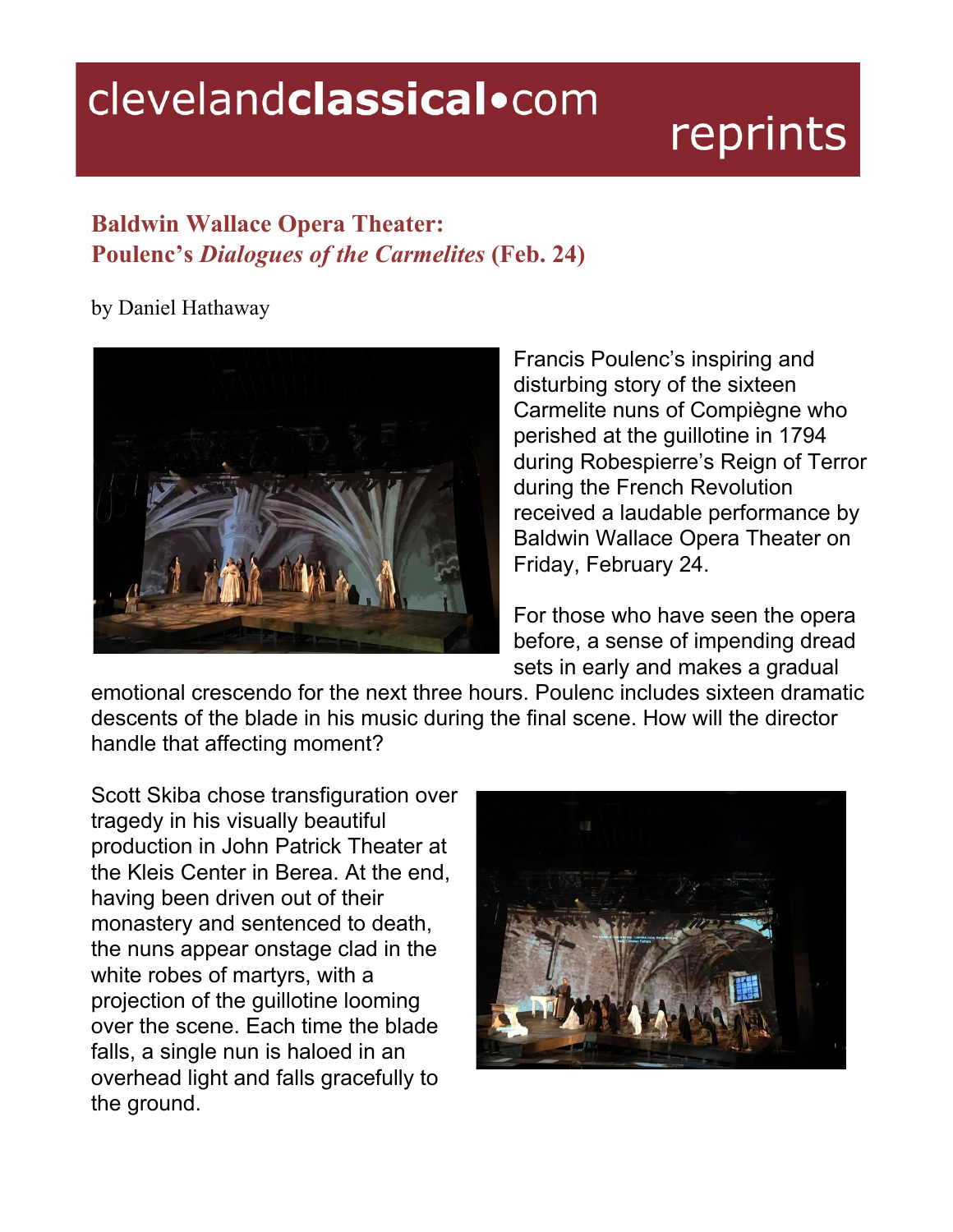Designed and lighted by Jeff Hermann, *Dialogues* was played on a raked, cruciform platform arranged diagonally across the stage, and Skiba's staging was simple and effective. Singers doubled as stagehands, carrying tables, chairs, altar, and prie dieux on and off the platform. Projections by Brittany Merenda of gothic arches and other monastic backgrounds filled the cyclorama, sometimes warped and twisted as the drama intensified. Attractive period and monastic costumes were designed by Esther Haberlen.



The student cast was fortified by two professional singers, tenor Timothy Culver as the Chevalier de la Force, and mezzo-soprano Brooke Larimer as Madame de Croissy, the Prioress stunningly dramatic in her deathbed scene. A strong student cast, including Jake Dufresne (the Marquis de la Force), Sabina Balsamo (Blanche de la Force), Page Heidrich (Meunier), Robin Sensor (Mother Marie), Sarah Antell (Mother Jeanne) and Ciara

Newman (Mother Marie), as well as the remaining Sisters, sang beautifully both as soloists and as a choir. The choral moments were ravishing in their chastity.

Conductor Octavio Más-Arocas paced the show expertly and the largish pit orchestra responded flexibly to his direction. Musically speaking, *Dialogues* suffered from being sung in a stilted English translation which robbed the score of much of its Gallic lyricism — and probably of some of its pedagogical value as well. In any case, the cast's generally excellent diction made the English supertitles a distraction.